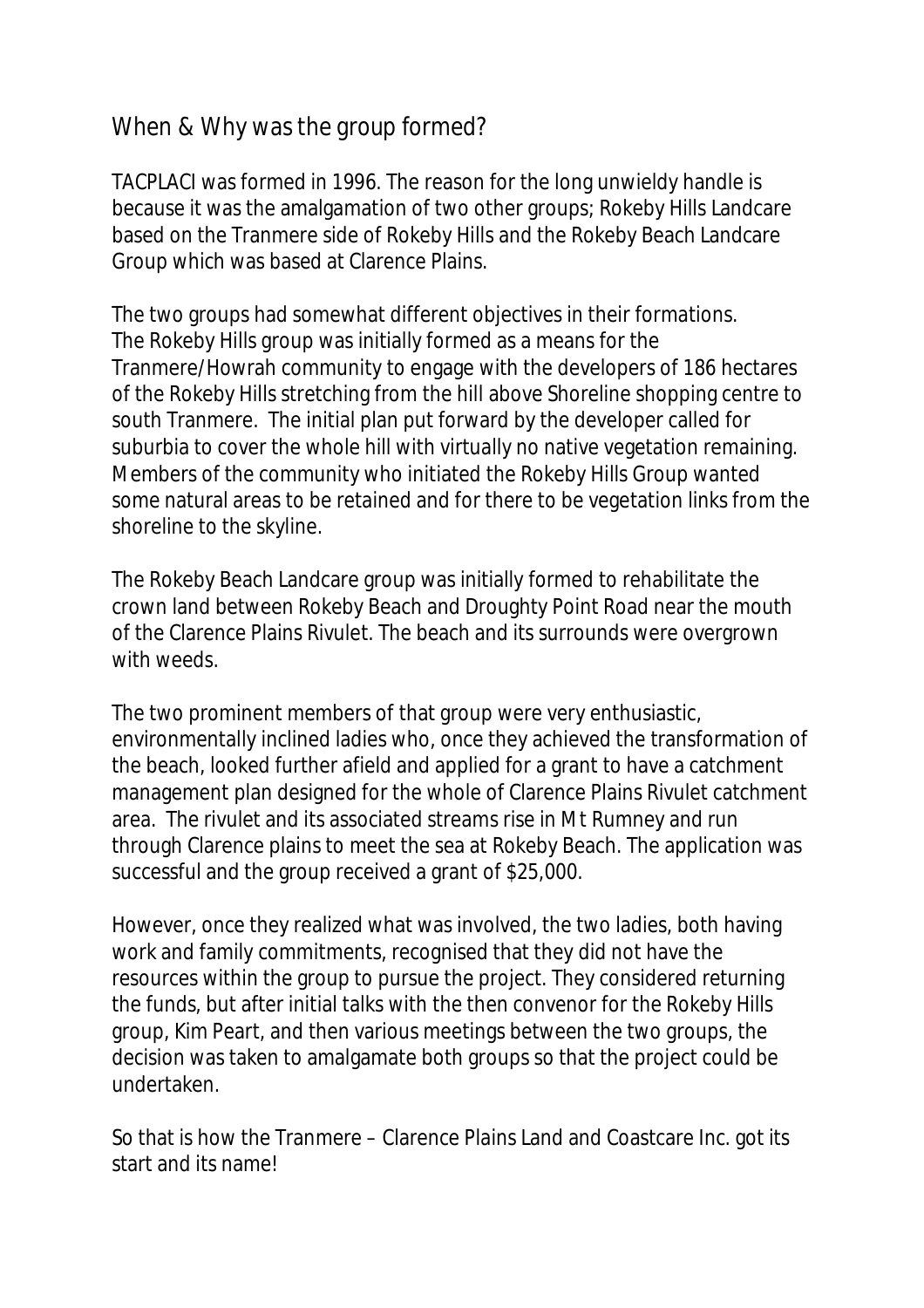The new group hired consulting firm, Sinclair Knight Merz, to design the plan for the catchment. Their representative, Jamie Wood worked closely with Kim Peart and the catchment management plan was delivered on time and within budget in the late 1990s.

The group has since worked to update the catchment management plan in association with Clarence City Council.

## What do you think has kept the group together?

One name, Wendy Andrew. If it wasn't for her drive and enthusiasm, the group would never have achieved what it has in the last 25 years.

As luck would have it, soon after the Catchment Management Plan was delivered, Wendy joined the group. She and her late husband, Bruce had recently retired and moved to Tasmania. One of the reasons for choosing their house in Howrah was the bushland behind.

Wendy's initial reason for joining the group was because the developer of 186 hectares of Rokeby Hills had started development right behind their house without any consultation with the local residents. Straightaway Wendy joined the committee and immediately plunged into consulting with the developer and learning all she could about the planning process. She haunted the planners at the Clarence City Council both by phone and personal attendance.

Wendy took over as convenor of the group when Kim Peart left (about 1998). She immediately recognised that the group had a responsibility to implement the Clarence Plains Rivulet Catchment Management Plan. With her usual attention to detail, having thoroughly read the consultant's recommendations, she considered there were two priority actions the group should be taking.

- 1. To document the history of the area and then to create an historic trail through the township of Rokeby.
- 2. To actively manage the clean up and revegetation of the Clarence Plains Rivulet in the reserve running from Goodwins Road to the boundary of Bayview High School (formerly Rokeby High School)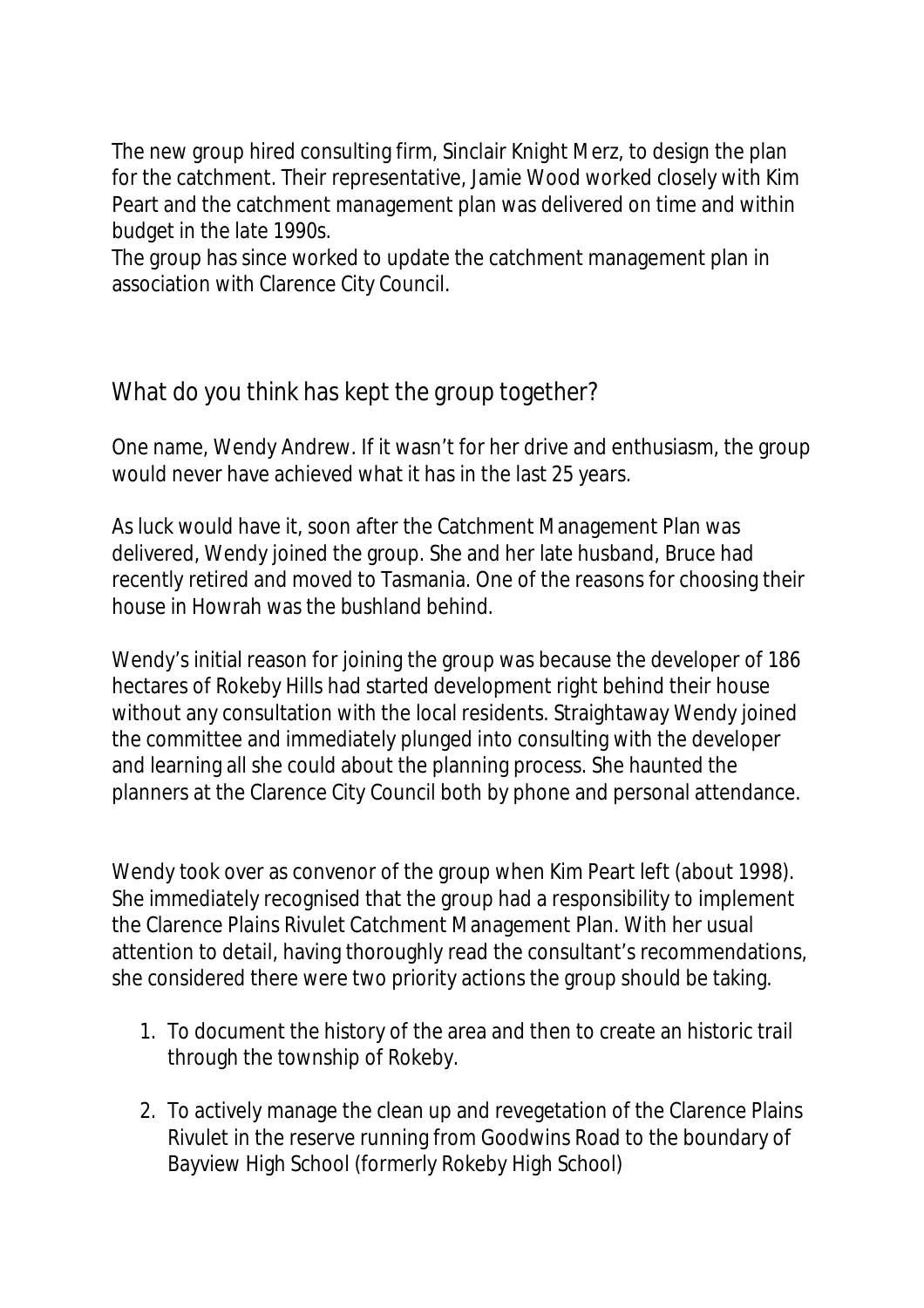Not only did she drive the rest of the group and everyone else involved, Wendy and her late husband Bruce, did a majority of the planning and a fair proportion of the physical work which resulted in these two projects being successfully achieved.

Wendy spent weeks and months in state archives as well as interviewing older residents of the area who had knowledge of the history of the area. She ended up writing a book about the history of the area, "Footprints".

She obtained a grant from the Commonwealth government under the Centenary of Federation scheme to design and implement the "Old Rokeby Historic Trail". Having designed the self drive trail and accompanying pamphlet, she then designed the signs and obtained the relevant permits to place the signs at various points along the Trail. To date, Wendy has conducted all the formal tours of the Trail.

What is the project the group is most proud of?

There are probably 4 projects which stand out.

- 1. The Old Rokeby Historic Trail
- 2. The work for the dole project which transformed the rivulet over a period of about 6 years.

When the government of the day introduced work for the dole schemes in early 2000s, Wendy saw an opportunity for a Work for the Dole group to carry out environmental work along the Clarence Plains Rivulet. She applied on behalf of the group and was granted funding to hire a supervisor to oversee the workers assigned to the group. Their task was to clean up and re-vegetate the rivulet surrounds from Goodwins Road for a length of over a kilometer to the boundary of Bayview High School.

When the group first looked at the area it was like a rubbish tip with car bodies and rubbish strewn everywhere. Not forgetting the 6 foot high blackberries. The first step was to fence and boulder-off the area so no more rubbish could be dumped. Then a cleanup of the car bodies and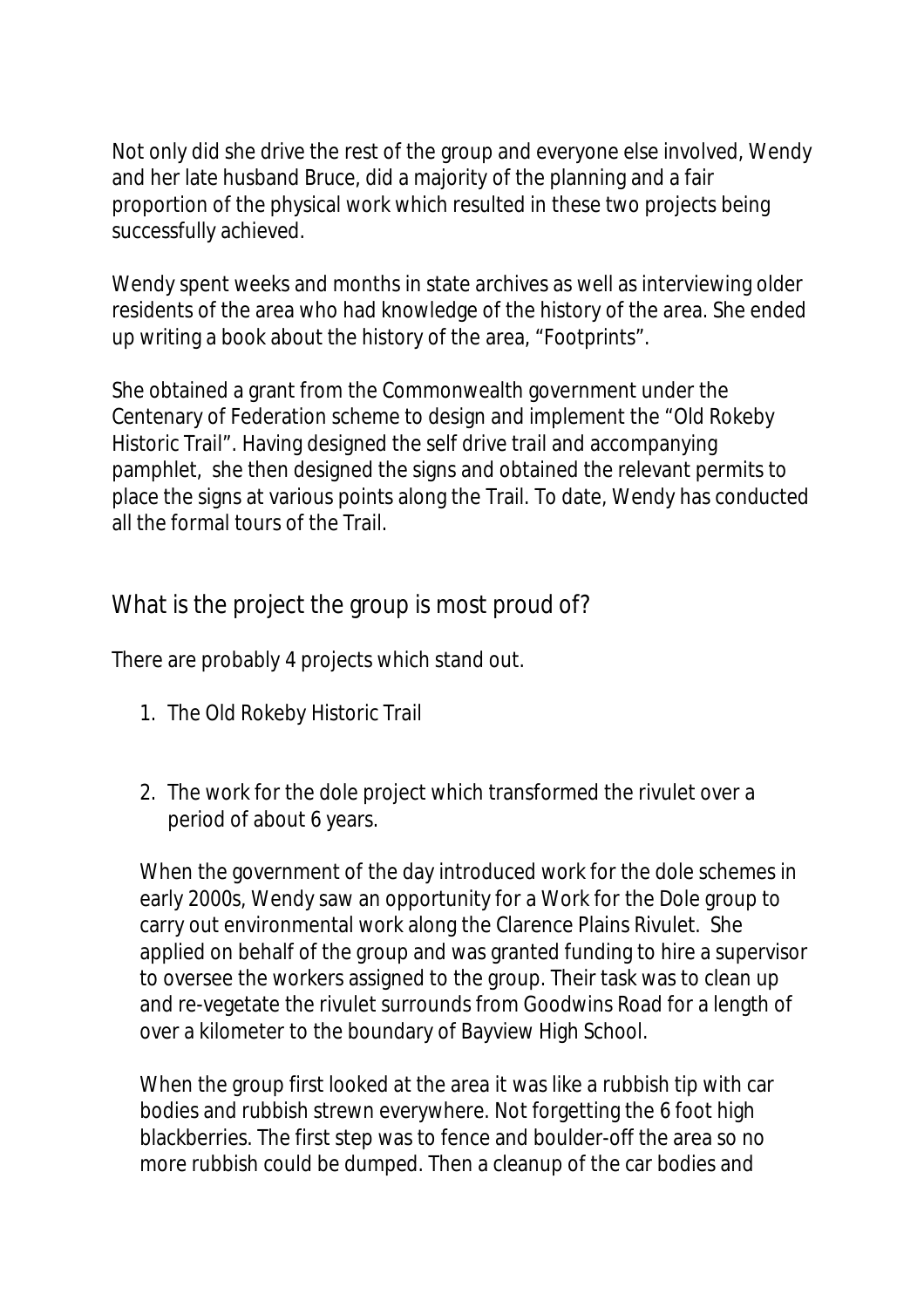rubbish was organised. Once that was done, work began on clearing environmental weeds such as blackberry, boxthorn and boneseed and planting natives to replace them.

The next step was to build a pedestrian path running from Goodwins Road to the boundary of Bayview High School. Wendy's husband Bruce, a retired civil engineer, designed the path and supervised the work for the dole team in its construction. The work for the dole team worked in the area for about 6 years. The result today is a beautiful park land surrounding the rivulet.

3. The planning outcomes of sub-division developments in Rokeby Hills and Clarence Plains.

Over the years, the group, primarily through Wendy worked with the developers to obtain sub-divisions that featured retained natural areas, particularly on ridge lines, Water Sensitive Urban Design features, appropriate Public Open Spaces, walking trails and natural links connecting shorelines to ridge lines.

4. Rehabilitation of foreshore, gully & hill reserves.

Since Wendy moved to Western Australia in 2017, the group has focused more on rehabilitation of the Tranmere foreshore, the Rokeby Hills reserves and the connecting gullies in accordance with the Council's Reserve Activity Plans. We have a core working group of about 8 people who together with Council and its contractors are gradually returning these areas to a more native vegetation.

Did your group form partnerships for it to succeed?

The most significant relationship this group has had is with the Clarence City Council. Through their staff and elected representatives, they have always tried to assist the group with its objectives.

We have collaborated with many other organisations and individuals over the years without which we would never have achieved our objectives.